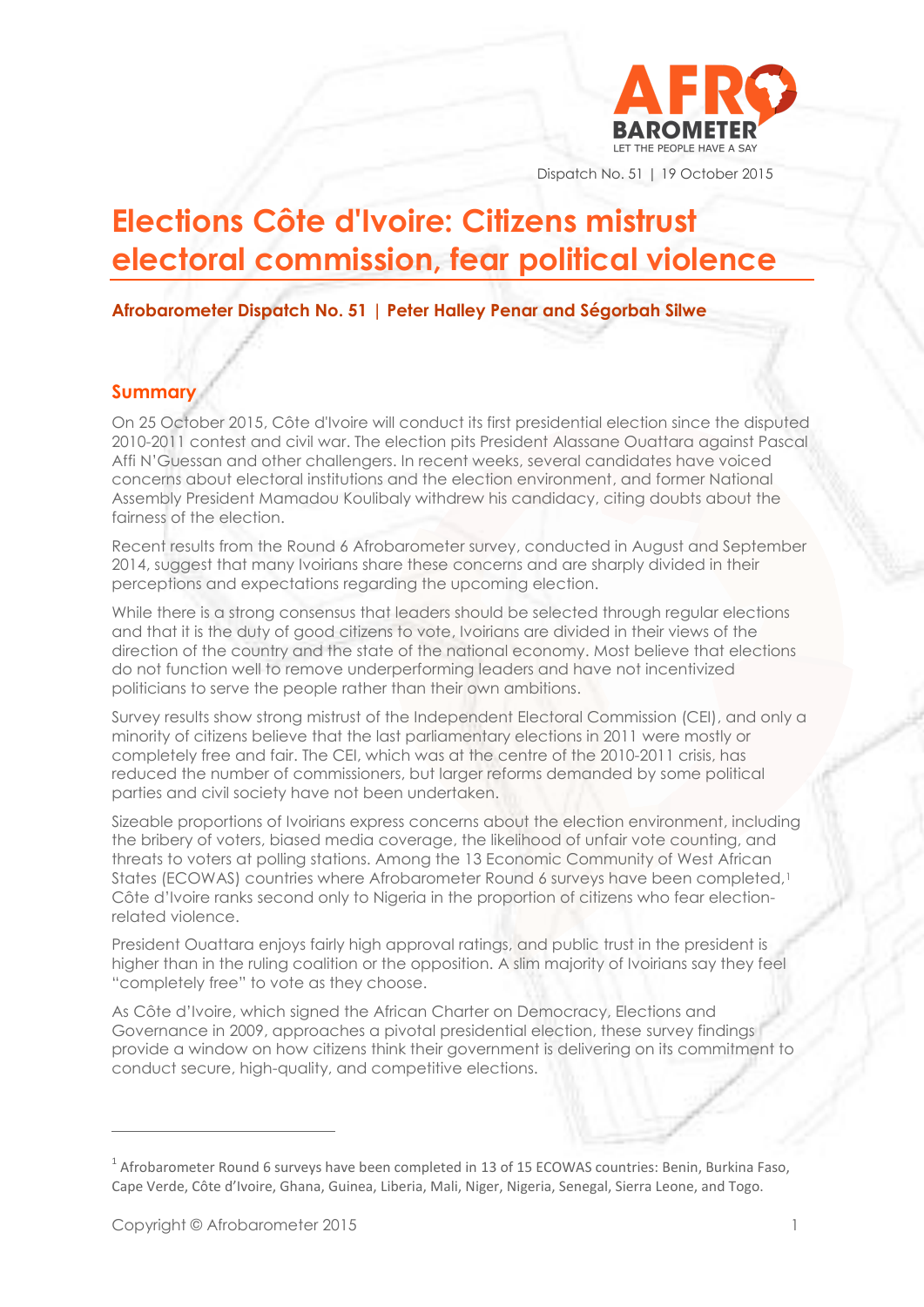

# **Afrobarometer surveys**

Afrobarometer is a pan-African, non-partisan research network that conducts public attitude surveys on democracy, governance, economic conditions, and related issues across more than 30 countries in Africa. Five rounds of surveys were conducted between 1999 and 2013, and Round 6 surveys are currently under way (2014-2015). Afrobarometer conducts face-toface interviews in the language of the respondent's choice with nationally representative samples of between 1,200 and 2,400 respondents.

The Afrobarometer team in Côte d'Ivoire, led by Centre de Recherche et de Formation sur le Développement Intégré (CREFDI), interviewed 1,200 adult Ivoirians in August and September 2014. A sample of this size yields results with a margin of error of +/-3% at a 95% confidence level. A previous survey was conducted in Côte d'Ivoire in 2013.

**For other survey results related to democracy in Côte d'Ivoire, please see Afrobarometer Dispatch No. 42, available at www.afrobarometer.org.**

# **Key findings**

- Ivoirians are divided as to whether the country is going in the right direction (57%) or the wrong direction (41%) (Figure 1). Views about the current state of the national economy are also mixed, with 45% saying conditions are "very" or "fairly" good and 38% saying conditions are "very" or "fairly" bad (Figure 2).
- Overwhelming majorities say that elections are the best way to select leaders (87%) (Figure 3) and that a good citizen in a democracy should always vote in elections (86%) (Figure 4). Only 51% say they voted in the 2011 legislative elections (shortly after the 2010-2011 crisis).
- Even so, a majority of Ivoirians believe that elections do not work well in enabling voters to remove underperforming leaders from office (60%) (Figure 5) and that political leaders largely serve their own ambitions (62%) as opposed to serving the people (33%) (Figure 6).
- Only 55% of citizens believe that the 2011 legislative elections were "completely free and fair" or "free and fair with minor problems" (Figure 7). Among 13 ECOWAS countries surveyed, only Nigeria, Ghana, and Liberia felt less positive about their most recent national elections (Figure 8).
- <sup>A</sup> majority of Ivoirians (57%) have no trust or "just a little" trust in the CEI (Figure 9), again an above-average negative assessment among ECOWAS countries (Figure 10).
- More than half of Ivoirians think that bribery of voters occurs "always" or "often" (54%) and that the media "never" or only "sometimes" covers election candidates fairly (51%) (Figure 11). Many Ivoirians also believe that voters are "always" or "often" threatened at the polls (42%) and that votes are "never" or only "sometimes" counted fairly (40%).
- Nearly half of Ivoirians (48%) fear election-related intimidation or violence "somewhat" or "a lot" (Figure 12), second only to Nigerians (50%) in the ECOWAS region (Figure 13). Only 54% feel "completely free" to vote for the candidate of their choice (Figure 14).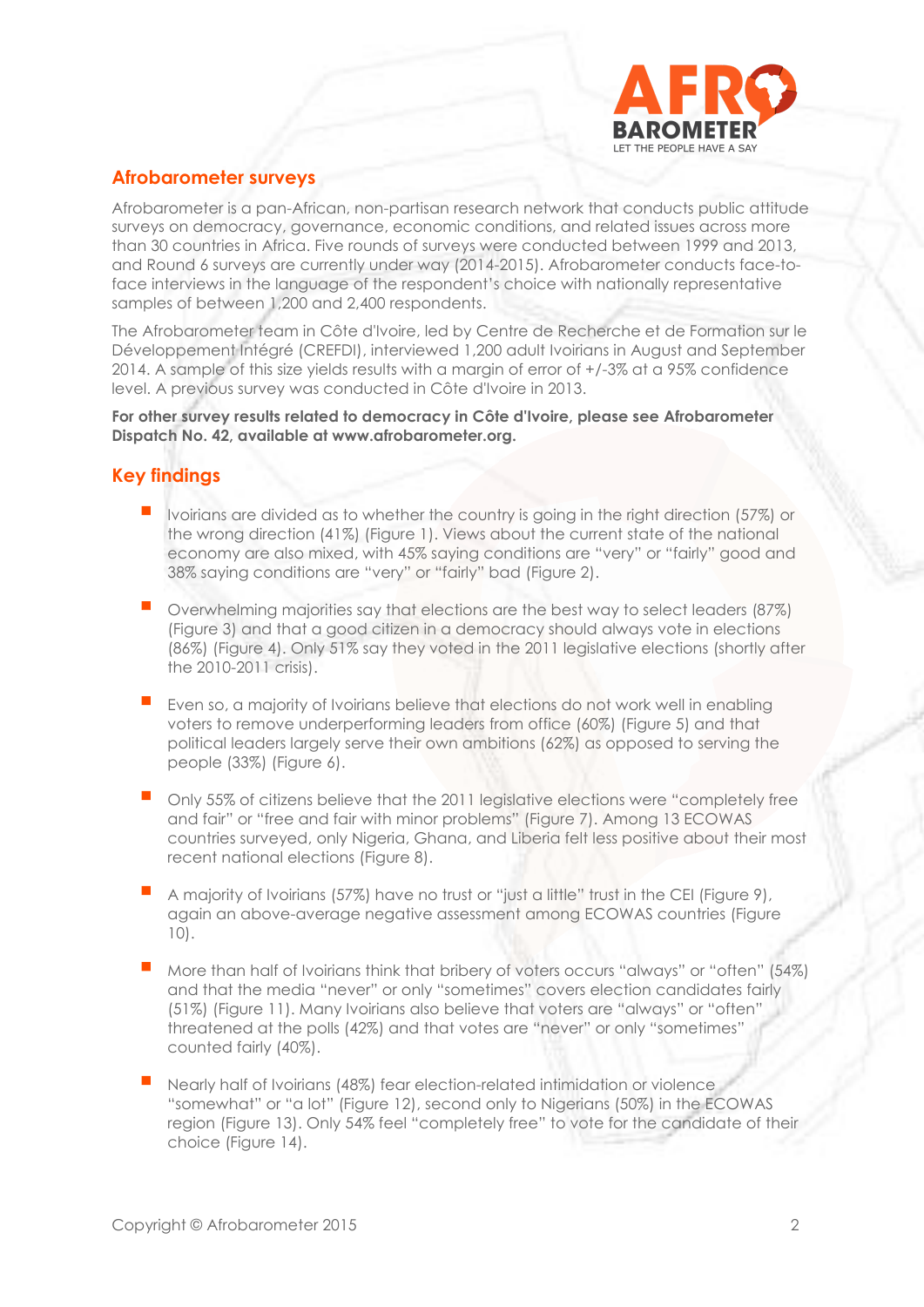

 Almost two-thirds (64%) of citizens approve of President Ouattara's performance in office (Figure 15), but fewer say they trust him "a lot" (40%) or "somewhat" (14%). Public trust is lower in the ruling parties (35% who trust them "a lot" or "somewhat)) and the opposition parties (32% "a lot" or "somewhat") (Figure 16). Ivoirians are divided as to whether opposition parties provide a viable alternative for the country: 38% say yes, and 40% say no (Figure 17).

### **Charts**



**Figure 1: Overall direction of the country** | Côte d'Ivoire | 2014

**Respondents were asked:** *Would you say that the country is going in the wrong direction or going in the right direction?*



**Figure 2: Economic conditions of the country** | Côte d'Ivoire | 2014

**Respondents were asked:** *In general, how would you describe the present economic conditions of this country?*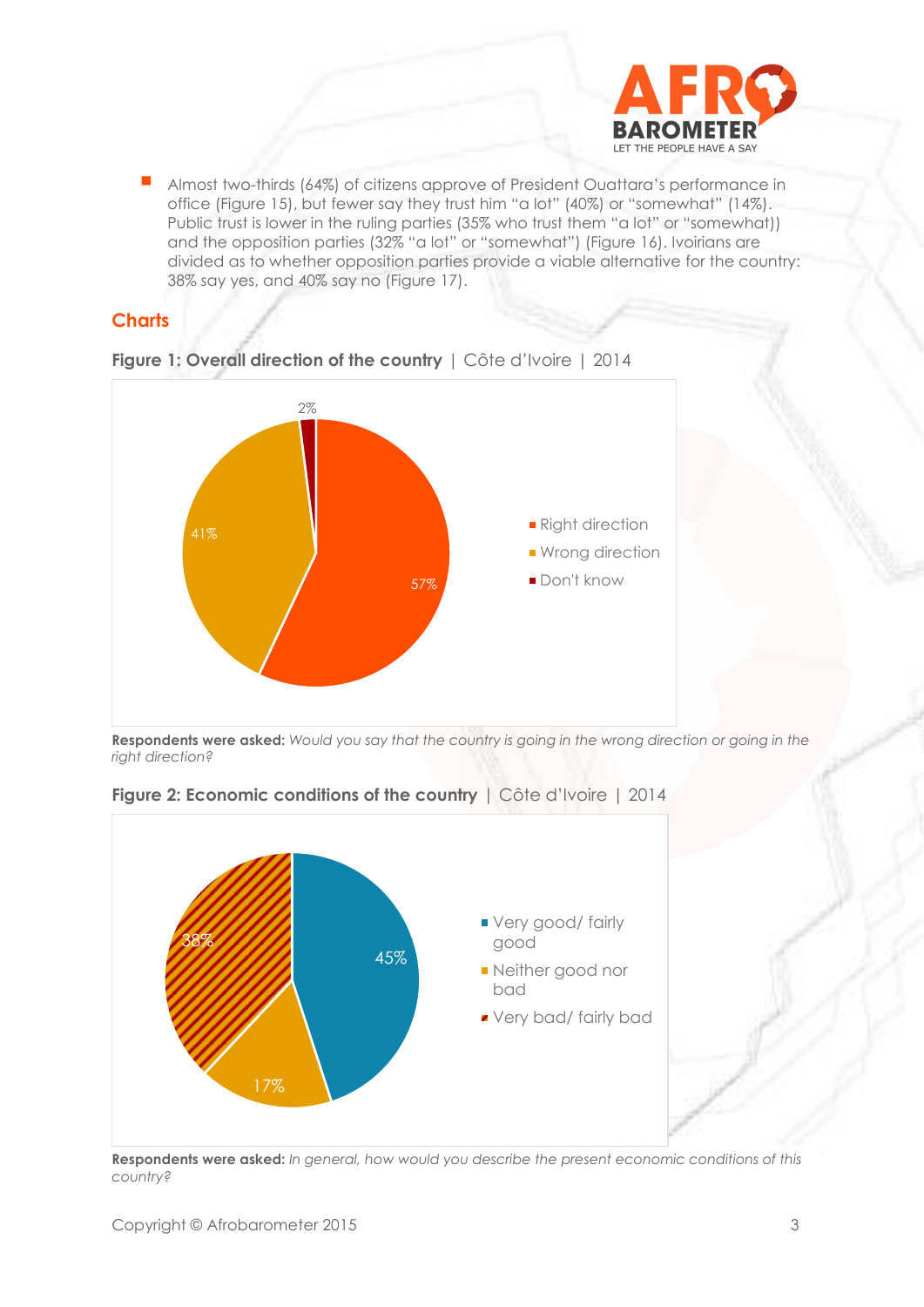



**Figure 3: Choose leaders through elections vs. other methods** | Côte d'Ivoire | 2014

**Respondents were asked:** *Which of the following statements is closest to your view? (1) We should choose our leaders in this country through regular, open, and honest elections. (2) Since elections sometimes produce bad results, we should adopt other methods for choosing this country's leaders. (% who "agree" or "agree very strongly" with each statement)*



**Figure 4: Good citizens vote in elections** | Côte d'Ivoire | 2014

**Respondents were asked:** *For each of the following actions, please tell me whether you think it is something a good citizen in a democracy should always do, never do, or do only if they choose: Vote in elections?*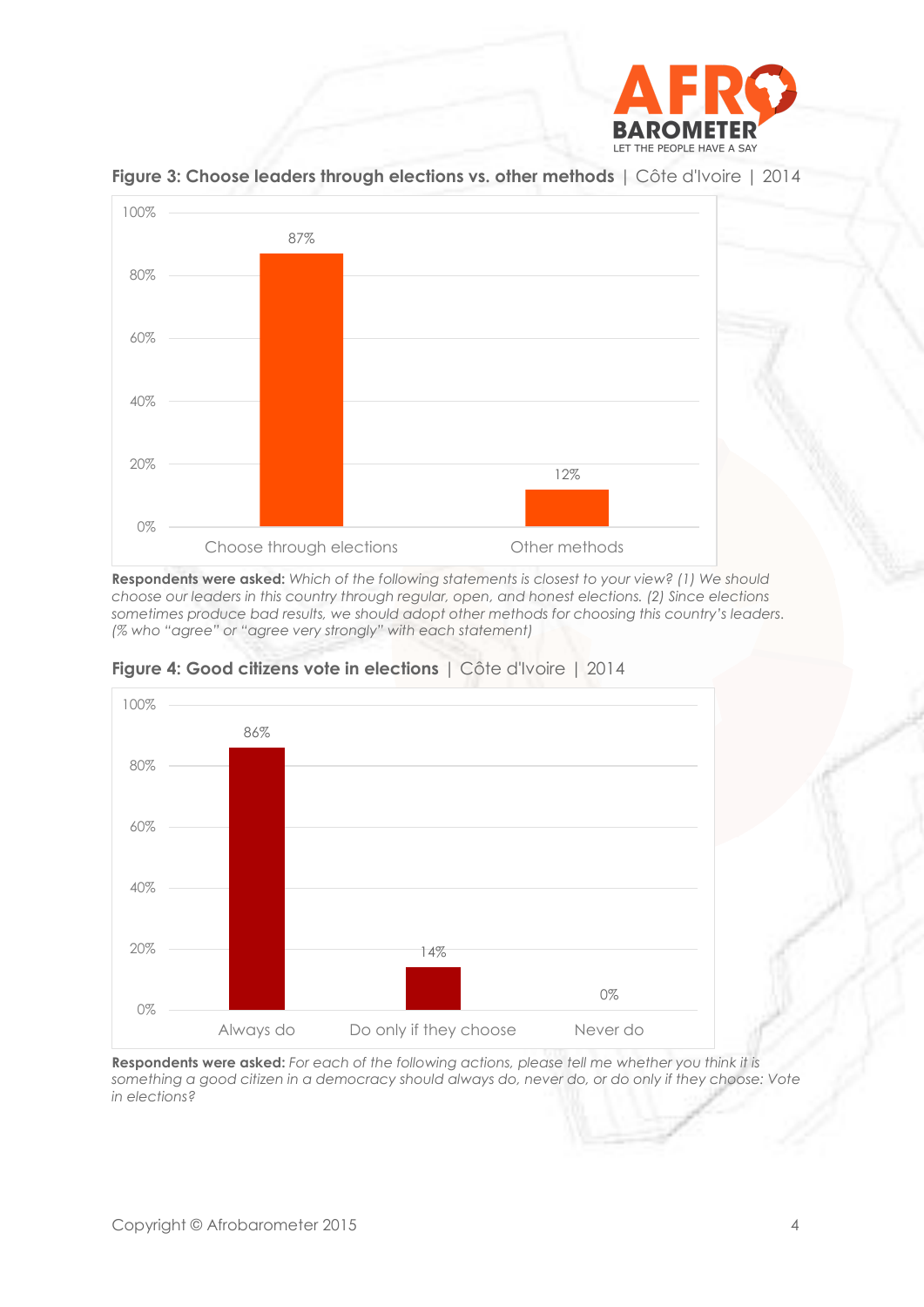





**Respondents were asked:** *Think about how elections work in practice in this country. How well do elections enable voters to remove from office leaders who do not do what the people want?*



**Figure 6: Elected leaders serve the people or themselves?** | Côte d'Ivoire | 2014

**Respondents were asked:** *Do you think that leaders of political parties in this country are more concerned with serving the interests of the people, or more concerned with advancing their own political ambitions, or haven't you heard enough to say?*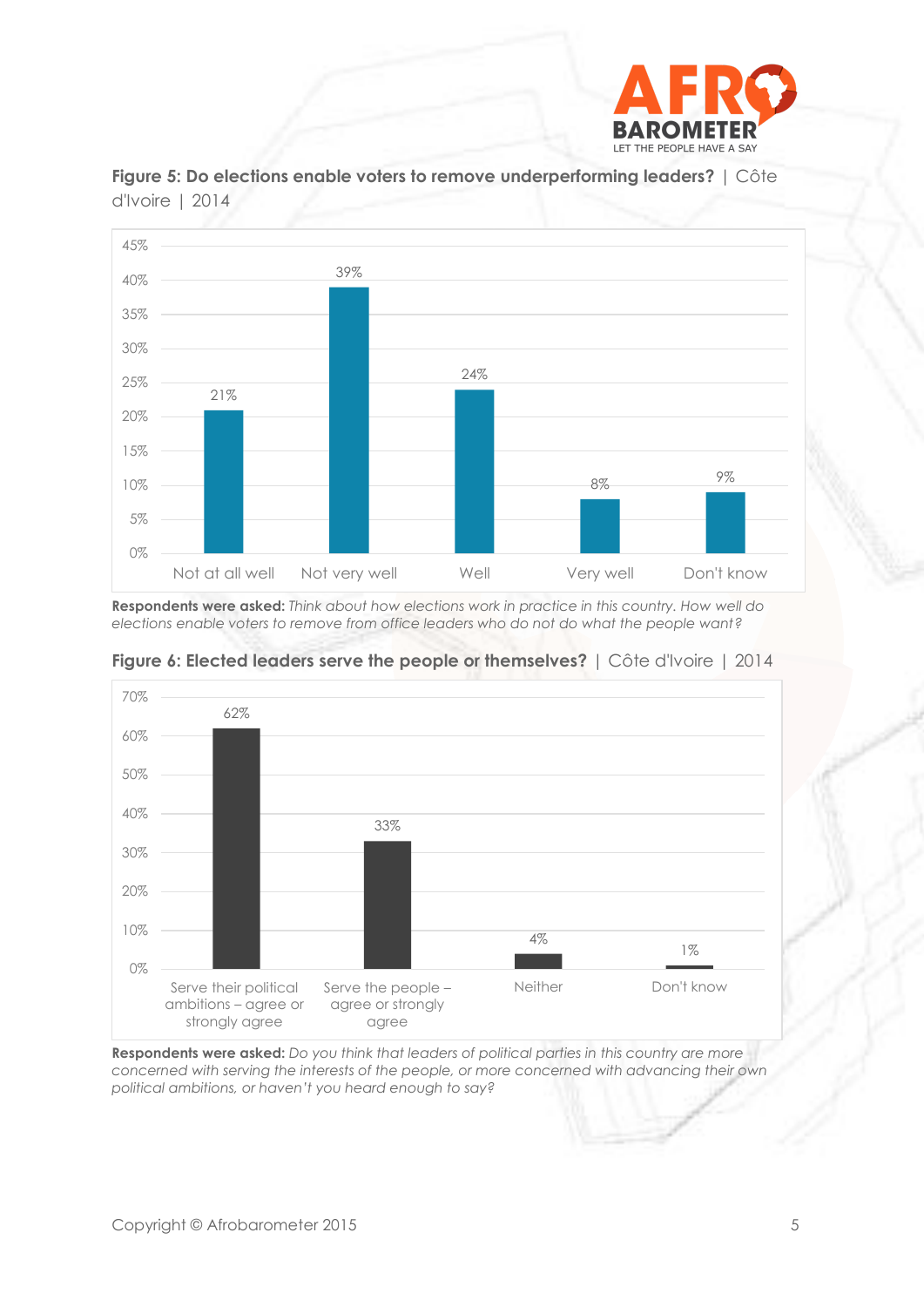









**Respondents were asked:** *On the whole, how would you rate the freeness and fairness of the last national election? (% who say "completely free" or "free and fair, but with minor problems")*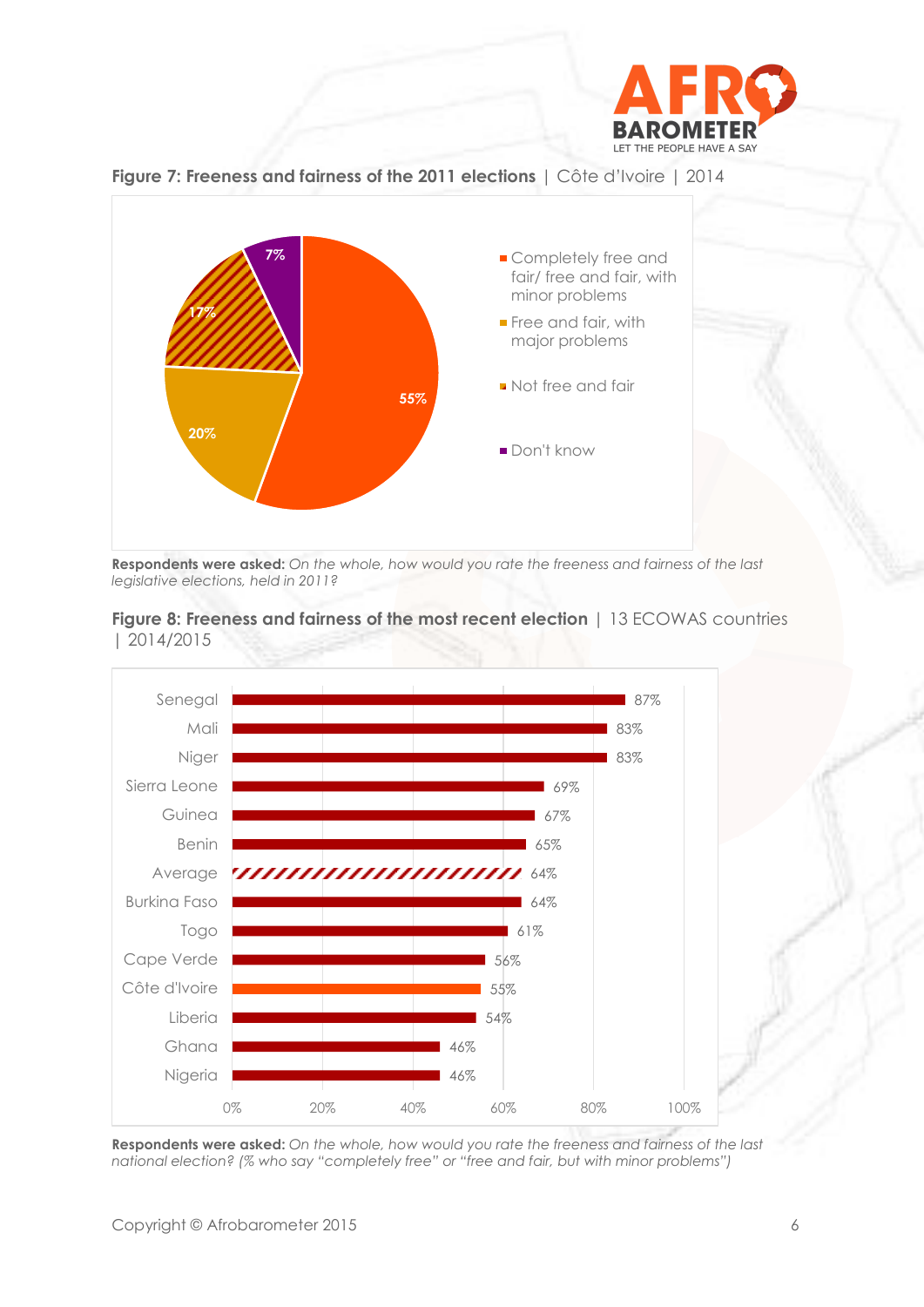



**Figure 9: Trust in the Independent Election Commission (CEI)** | Côte d'Ivoire | 2014

**Respondents were asked:** *How much do you trust the Independent Election Commission (CEI)?*



**Figure 10: Lack of trust in the election commission** | 13 ECOWAS countries | 2014/2015

**Respondents were asked:** *How much do you trust the [national election commission]? (% who say "just a little" or "not at all")*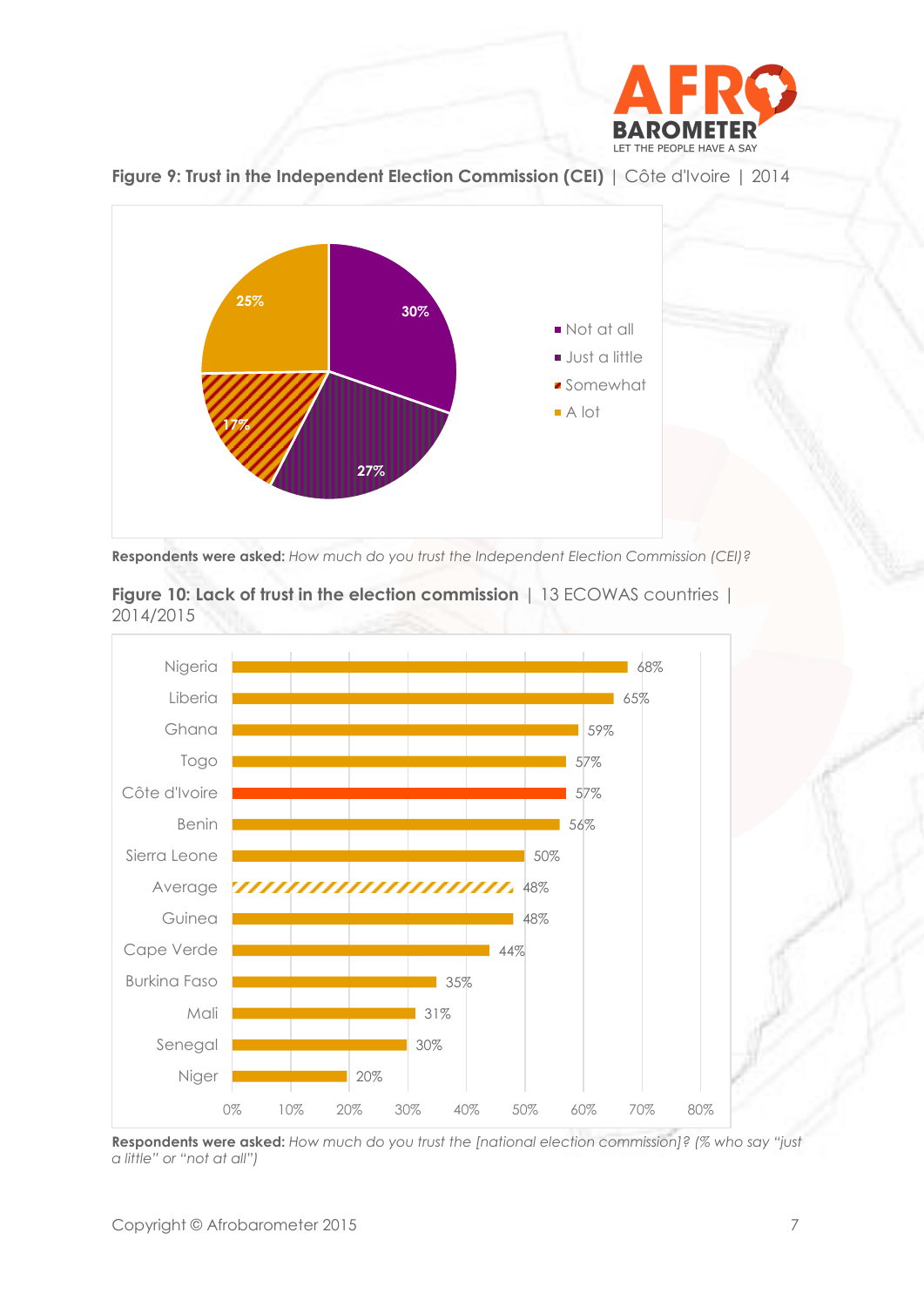



**Figure 11: Perceptions of the election environment** | Côte d'Ivoire | 2014

**Respondents were asked:** *In your opinion, how often do the following things occur in this country's elections:*

*Voters are bribed?*

*Voters are threatened with violence at the polls?*

*Opposition candidates are prevented from running for office?*

*The media provides fair coverage of all candidates?*

*Votes are counted fairly?*

*Voters are offered a genuine choice in the elections?*





**Respondents were asked:** *During election campaigns in this country, how much do you personally fear becoming a victim of political intimidation or violence?*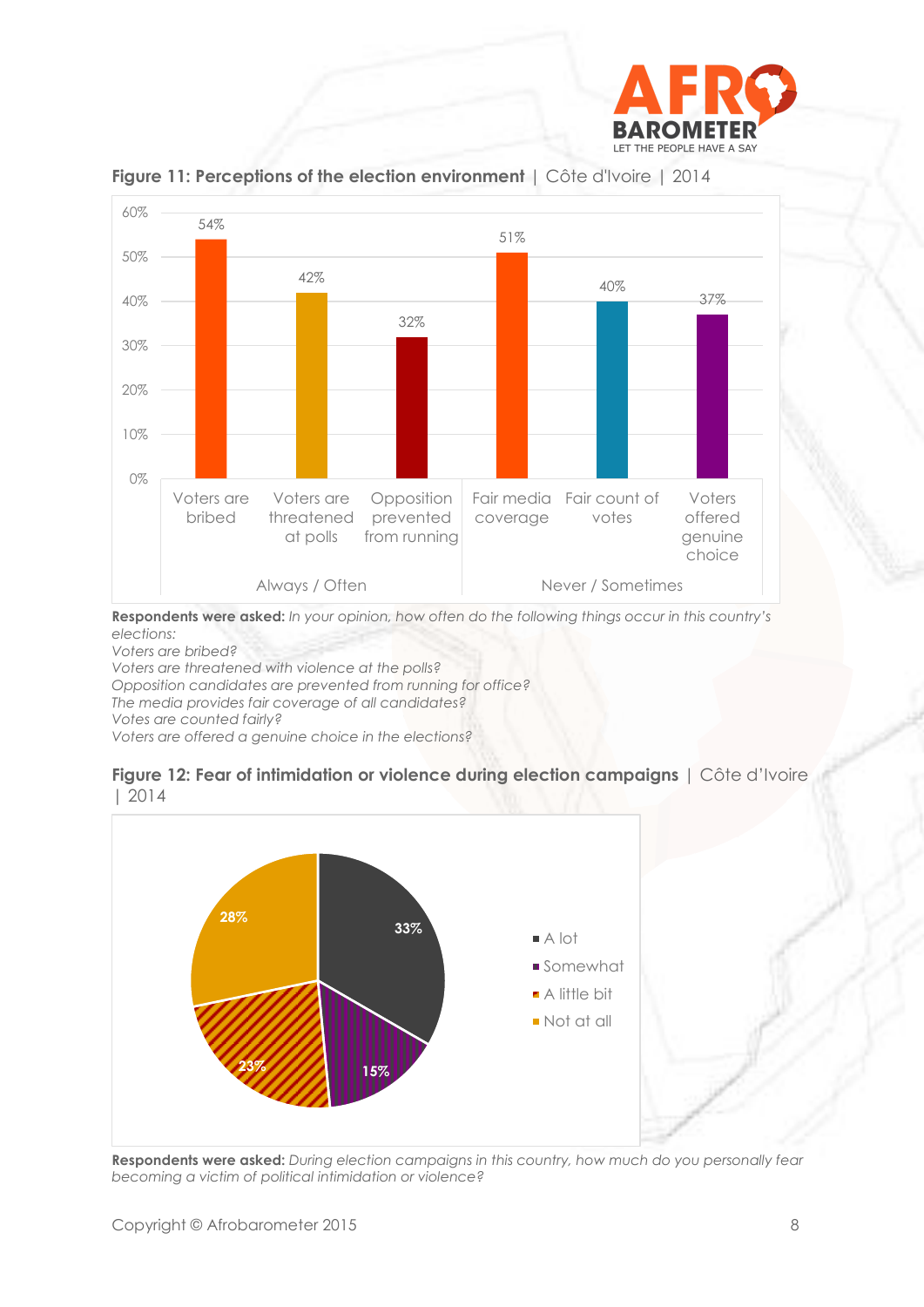



**Figure 13: Fear of intimidation or violence during election campaigns** | 13 ECOWAS countries | 2014/2015

**Respondents were asked:** *During election campaigns in this country, how much do you personally fear becoming a victim of political intimidation or violence? (% who say "somewhat" or "a lot")*



**Figure 14: Freedom to vote for candidate of one's choice** | Côte d'Ivoire | 2014

**Respondents were asked:** *In this country, how free are you to choose who to vote for without feeling pressured?*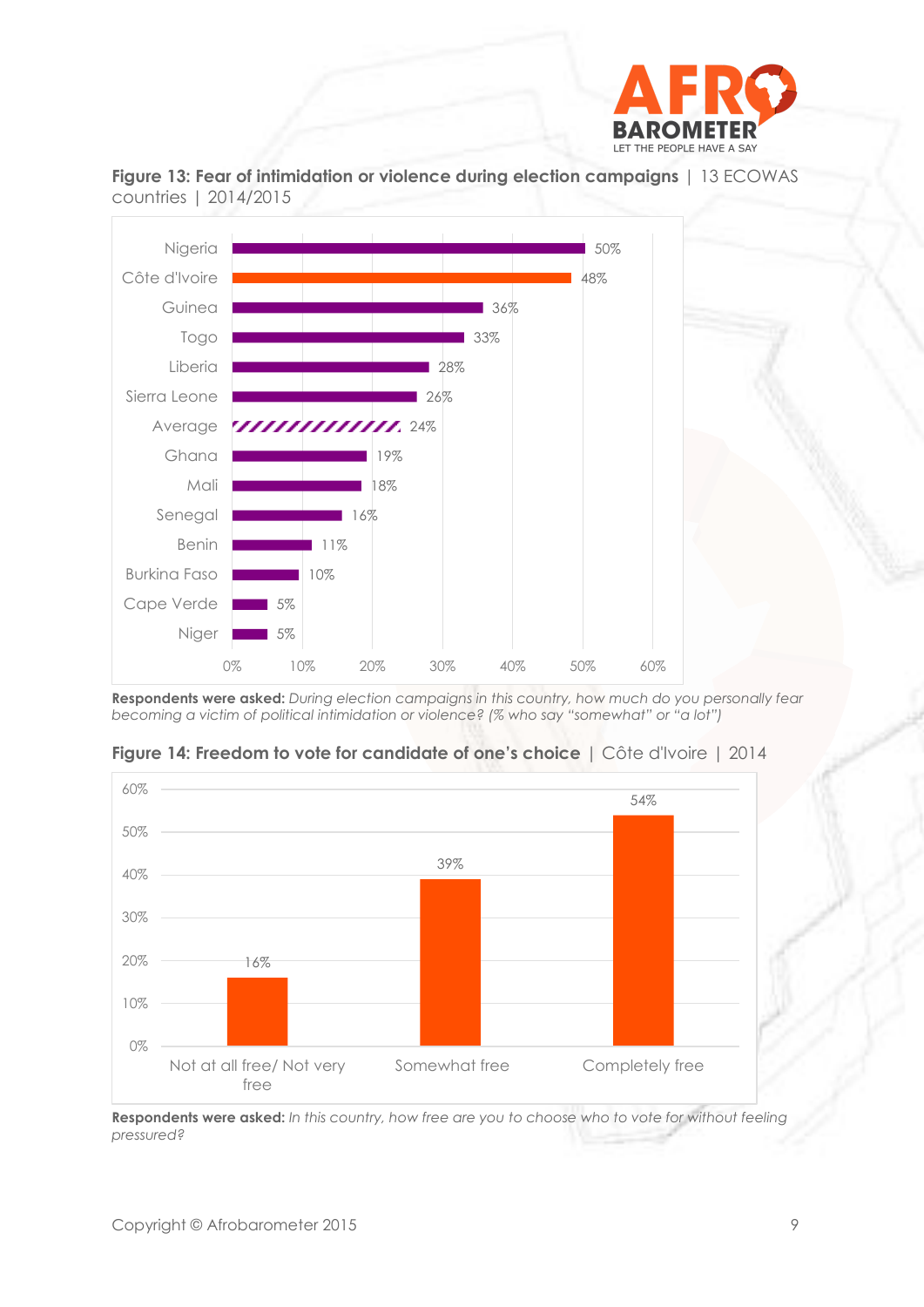



**Figure 15: Assessment of presidential performance** | Côte d'Ivoire | 2014

**Respondents were asked:** *Do you approve or disapprove of the way that the following people have performed their jobs over the past 12 months, or haven't you heard enough about them to say: The president?*





**Respondents were asked:** *How much do you trust each of the following, or haven't you heard enough about them to say: The president? The ruling coalition? Opposition political parties?*